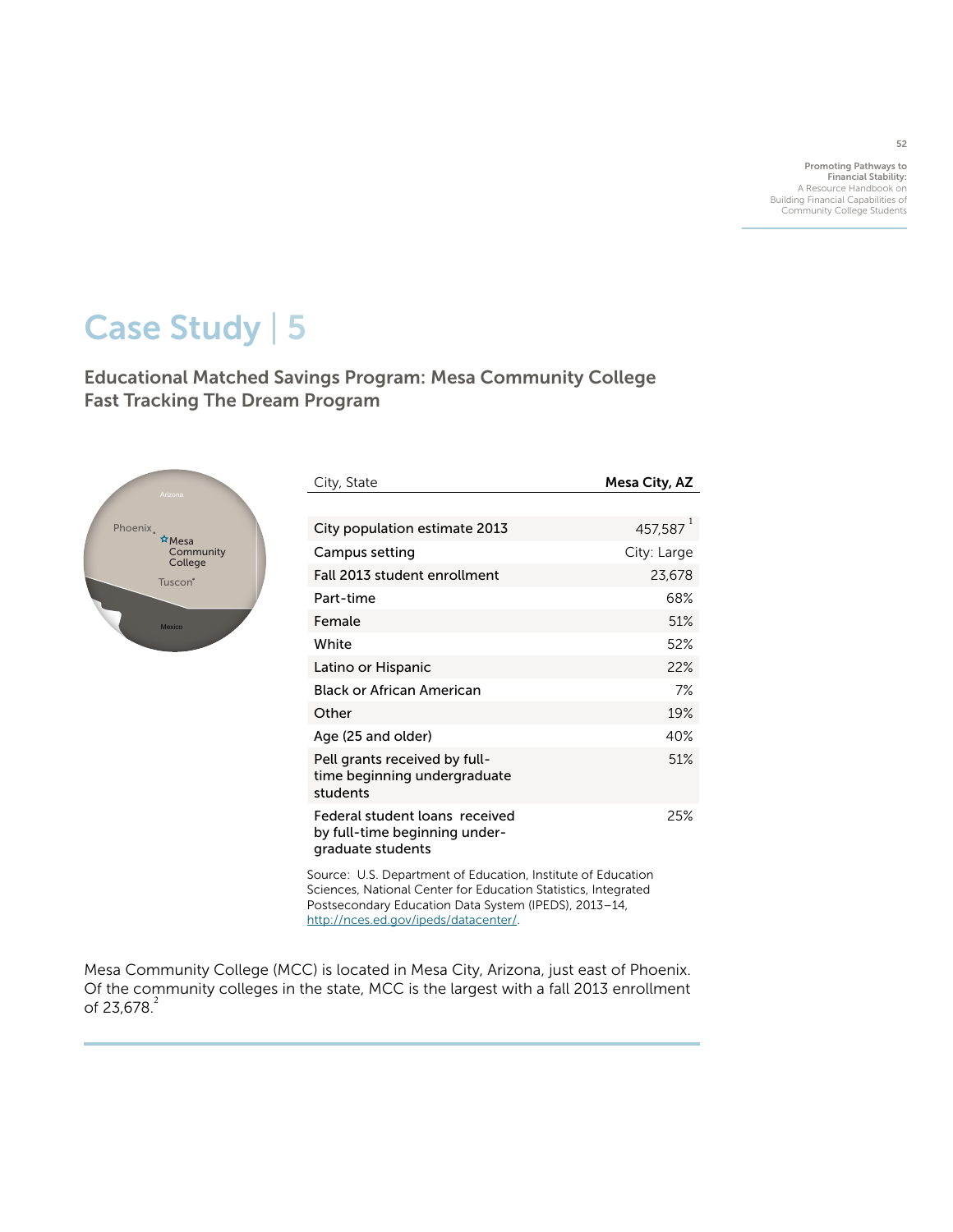#### Summary

Vision and opportunity merged in Mesa, Arizona, when in 2006 a funder worked with leadership from Mesa Community College and a local social services agency to leverage untapped resources for educational matched savings programming. As an institution serving many at-risk students, in 2008 MCC worked closely with a social services provider to help implement the program called "Fast Tracking the Dream." Serving 60 students in the first year, by 2012, Fast Tracking the Dream had served close to 400 students. The program won an innovation award to fund the replication of the model across the Maricopa Community College District.

Financial Stability: A Resource Handbook on Building Financial Capabilities of Community College Students

Promoting Pathways to

Case Study 5 Educational Matched Savings: Mesa Community College Fast Tracking The Dream Program

# Area of Need

A large percentage of MCC students and prospective students have overlapping health, wellness, and financial needs. Funding their education while trying to address competing financial demands is one of many challenges. Some are caught in the cycle of poverty, whereas others are enduring homelessness, dealing with domestic violence, or managing a mental health issue. Many prospective MCC students are in need of not just financial but also comprehensive support. The financial challenges that accompany attending school are real, but they are made much more difficult when there are overlapping issues.

#### Program Description

In partnership with a local social services agency called A New Leaf, Mesa Community College began offering an educational matched savings program to eligible students beginning in 2008.<sup>3</sup> Named Fast Tracking the Dream, the program offers MCC students an opportunity to earn \$3 in matching dollars for every \$1 they save, up to a maximum of \$1,000 over a two-year period. Matching funds are raised through the federal Assets for Independence (AFI) program and local sources such as foundations, financial institutions, colleges, and individual donors. The students make regular monthly deposits into personal savings accounts set up by A New Leaf. With the 3-to-1 match, students can earn up to \$3,000 over and above their personal savings, which they can use for education-related expenses, including tuition, fees, books, supplies, and electronics. The program has evolved to also offer a tiered approach for students who have smaller financial needs. Instead of saving a maximum of \$1,000, for instance, some students who enroll in Fast Tracking the Dream commit to a lower savings goal of \$500 or \$750, which is still matched at a rate of 3 to 1.

To participate in the program, students must take a free financial literacy workshop offered by A New Leaf either online or at its facility in downtown Mesa. It requires three hours of in-person instruction or five hours of online instruction. The instructors for the in-person workshop are from a local credit union that is housed in the same building as A New Leaf. With a focus on basic money management and savings strategies, the workshop is designed to build the capacity of students to make sound spending and savings decisions.

Students may request withdrawals from their savings plus the matching dollars after they've reached half of their savings goal and fulfilled the workshop requirement. Withdrawal requests are reviewed by A New Leaf, and, if they are approved, they are processed accordingly. Checks are sent by A New Leaf to the appropriate institutional office (for example,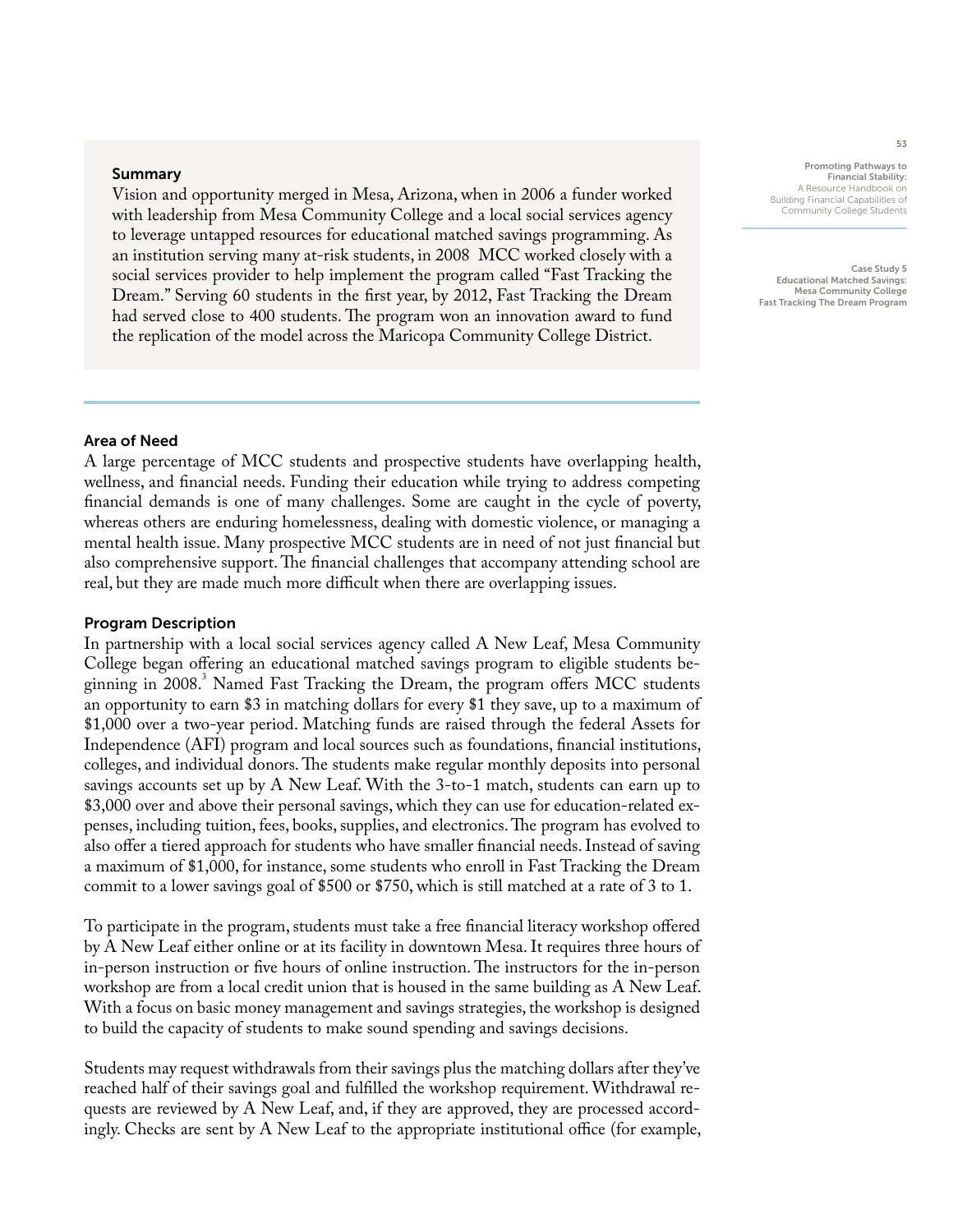to the Office of Financial Aid for tuition and fees payments or to the bookstore for books and computers).

In order to enroll in the Fast Tracking the Dream program, students must have a personal income of less than 200% of the poverty level and a net worth below  $$10,000$ .<sup>4</sup> Students must also be earning income. While Fast Tracking the Dream is open to all students who meet the eligibility criteria, its location in the Center for Community & Civic Engagement, which operates the AmeriCorps program, attracts many AmeriCorps members, who are eligible to earn education awards in exchange for service to their local communities.<sup>5</sup>

Depending on the term of service completed, students enrolled in MCC's AmeriCorps program receive stipends in exchange for their service as well as education awards that can be applied to qualified school loans or current tuition costs. In 2013, MCC's average annual tuition was \$2,280, and the maximum annual AmeriCorps Education Award was  $$1,458$ . AmeriCorps members who participate in Fast Tracking the Dream may deposit money from their stipends into their savings accounts.

Fast Tracking the Dream participants are required to deposit a minimum of \$25 consecutively for six months to stay enrolled in the program, and active AmeriCorps members must deposit a minimum of \$10 consecutively for six months. Whenever missing monthly deposits extends beyond six months, a case manager from A New Leaf is assigned to assess the situation and then attempts to help the student get back on track. By making the minimum six months of deposits, students can remain enrolled in the program as long as they continue to meet the requirements (for example, completing the financial literacy workshop, staying enrolled at MCC, and making deposits or working with a case manager if they are unable to do so).

## Exploration and Adoption Phase

In March 2006, the United Way of Mesa was involved in helping A New Leaf assume operational control of a community action network called MesaCAN. In the process, it was observed that MesaCAN was entitled to, but not using, federal grant funding of approximately \$1 million for matched savings programs. The United Way of Mesa understood the need to act quickly to prevent the loss of these funds and also realized that they had an opportunity to shape the use of the funding. Given the CEO's strong commitment to increasing the educational attainment of low-to-moderate income residents of Mesa, starting an educational matched savings program at MCC seemed like a viable option.

MCC wasn't actively searching for a new intervention when it was approached by A New Leaf and the United Way of Mesa. However, leaders were receptive to the idea because of the overlapping needs that existed among its students. Leaders from the United Way of Mesa, A New Leaf, and MCC convened to assess the program's potential and the shared buy-in of the group.

MCC's leadership was aware of the social services needs of its students, given their high rates of poverty, homelessness, domestic violence, and mental health issues. The CEOs of A New Leaf and the United Way of Mesa approached MCC to discuss an educational matched savings program. Because the program would be administered by a well-regarded social services agency, MCC agreed to a partnership. The next challenge MCC faced was in educating potential supporters and implementers about matched savings programs.

54

Promoting Pathways to Financial Stability: A Resource Handbook on Building Financial Capabilities of Community College Students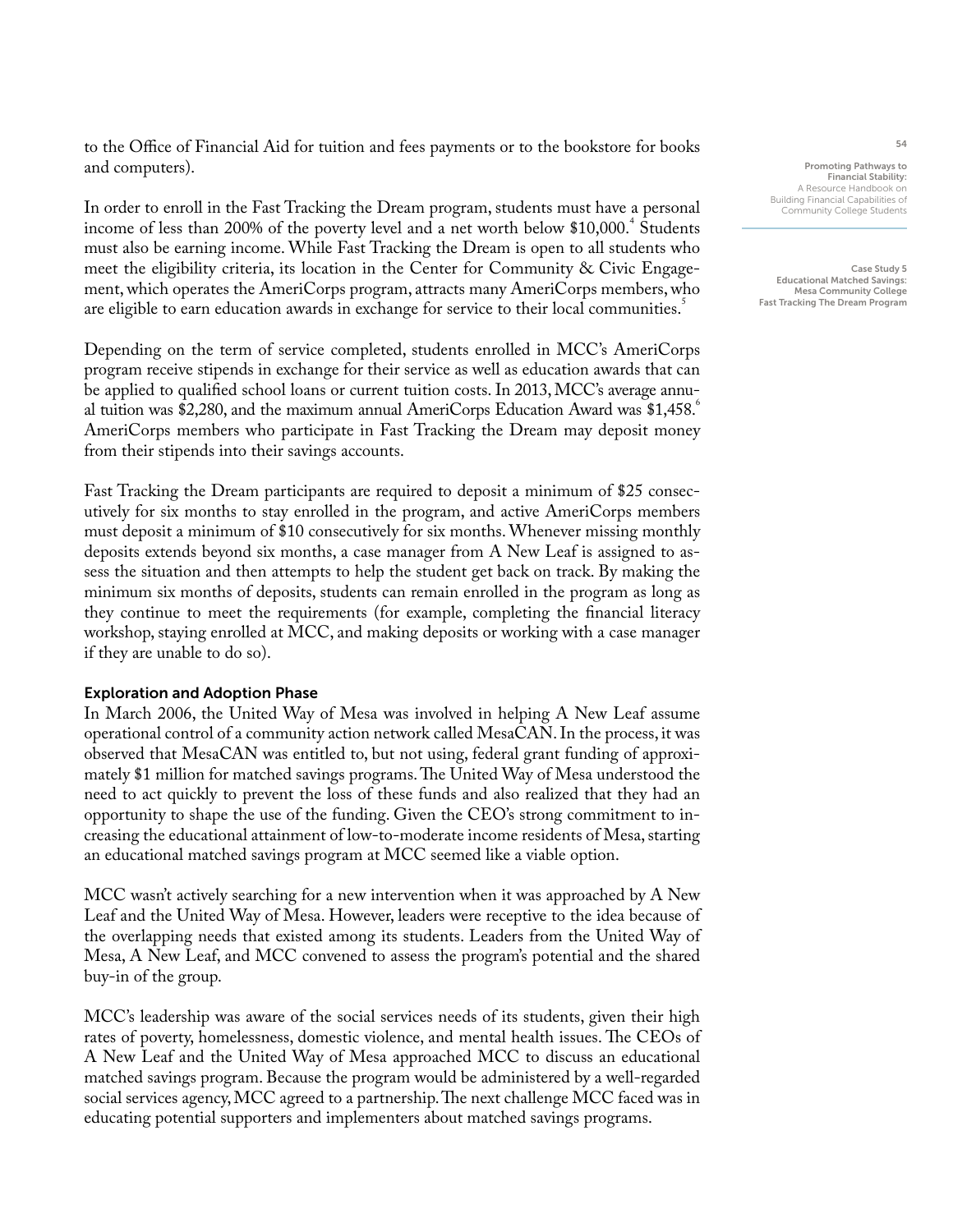Building the interest of stakeholders was the easy part; they were on board from the start. But as is required for all matched savings programs, the partners needed to identify sources of local matching funds to implement the program. Representatives from the United Way of Mesa, A New Leaf, and MCC devoted significant time to presenting the idea to potential supporters, including friends, local banks, and local businesses. They described the program mechanics and assured them of the viability of the plan.

Dedicated infrastructural support for the program took the form of virtual space dedicated to the program on MCC's website, physical space on campus, and the cooperation of the Financial Aid Office to anticipate and apply tuition and fee payments processed by A New Leaf on behalf of MCC's students.

Upon signing a memorandum of understanding (MOU) and making major decisions about the program design, administrators turned their attention to getting the program operational. MCC staff would be assuming new roles with new partners and assessing student interest.

# Implementation Phase

One major decision that faced MCC was where to house the Fast Tracking the Dream program. They considered the Financial Aid Office, because its staff members were keenly aware of student financial challenges and how they can impede ongoing enrollment at MCC. But with enormous caseloads, Financial Aid did not have the capacity to work with every student facing financial challenges. Moreover, MCC was concerned that housing the program in the Financial Aid Office would make Fast Tracking the Dream seem like "just another program." Ultimately, MCC decided to house the program in the Center for Community  $\&$  Civic Engagement, which opportunistically placed it in close proximity with the AmeriCorps effort on campus.

Students in the AmeriCorps program are likely candidates for Fast Tracking the Dream for several reasons:

- AmeriCorps members tend to be financially disadvantaged, and they work in local communities as a way to fund their education.
- Through stipends, AmeriCorps members earn money regularly, which would enable them to deposit monthly savings, a requirement of the Fast Tracking the Dream program.
- By leveraging A New Leaf 's social services model, the AmeriCorps members would readily find opportunities to fulfill their service commitment.

MCC students would learn about the benefits of the Fast Tracking the Dream savings program, its eligibility requirements, and how to apply for the program in a variety of ways: at the Center for Community & Civic Engagement, through brochures or in advertising on the college website, through community events, at school open houses for parents and students, and through referrals by college faculty or staff. (See Figure 1.)

A New Leaf representative was onsite at MCC a few days per week to assist with recruitment, enrollment, and case management.

Promoting Pathways to Financial Stability: A Resource Handbook on Building Financial Capabilities of Community College Students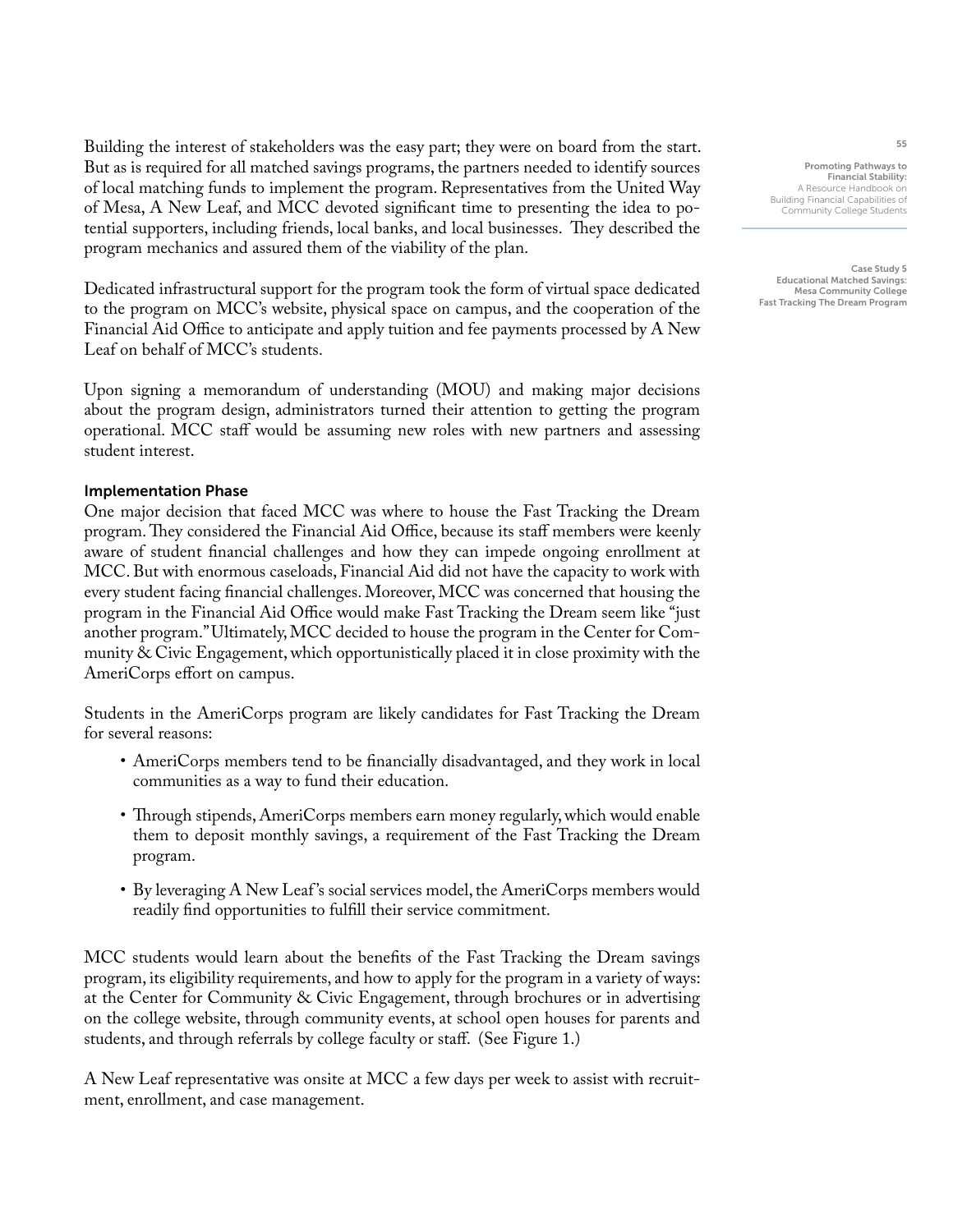# Figure 1 Fast Tracking the Dream Outreach and Recruitment



Promoting Pathways to Financial Stability: A Resource Handbook on Building Financial Capabilities of Community College Students

Case Study 5 Educational Matched Savings: Mesa Community College Fast Tracking The Dream Program

Students having difficulty making regular savings deposits work with a Fast Tracking the Dream liaison. The liaison is able to monitor student progress through transactional data shared by the participating financial institution, which enables the liaison to follow up with case management, whenever needed. A New Leaf considers the student's situation and prioritizes the problems that he or she is facing in order to address the most serious problems first, which may necessitate a referral to a partner agency. If a student leaves MCC, his or her enrollment in the Fast Tracking the Dream program is terminated. The student is contacted and reminded that he or she can gain access to the personal savings but must forgo the matching funds. If the student cannot be tracked down, the savings revert to a beneficiary whom the student had listed on the account.

Fast Tracking the Dream participants are case-managed by A New Leaf staff, according to requirements that MCC had outlined in the MOU. The application of the matching funds to education-related expenses is treated like a scholarship by the MCC Office of Financial Aid. Students must maintain a C average (a 2.5 GPA equivalent) to be eligible to have the funds applied. Otherwise, funds are returned to the pool of matching dollars to make it possible for other Fast Tracking the Dream participants to leverage them.

Another decision MCC and A New Leaf faced was how best to deliver the financial education piece to Fast Tracking the Dream participants. Initially, MCC administrators wanted to offer it through the institution. But students were already too time-constrained, and building the infrastructure to offer the content to participants was impossible. Instead, MCC and A New Leaf agreed to leverage A New Leaf 's free financial literacy workshop that is offered in coordination with a local credit union in downtown Mesa. The workshop is also available online.

Invisible to participants of the Fast Tracking the Dream program is the back-end administration required to operate the program. As the matched savings program administrator, A New Leaf establishes a partnership with financial institution(s) to set up the custodial account for each participant's savings deposits and to hold the reserve dollars for allocating the matching funds.<sup>7</sup> In their own name, students make monthly savings deposits into these special accounts at the specified financial institution. This occurs regardless of whether a student already has a relationship with another bank or credit union. Neither the program participants nor MCC are involved in the selection of the financial institution(s)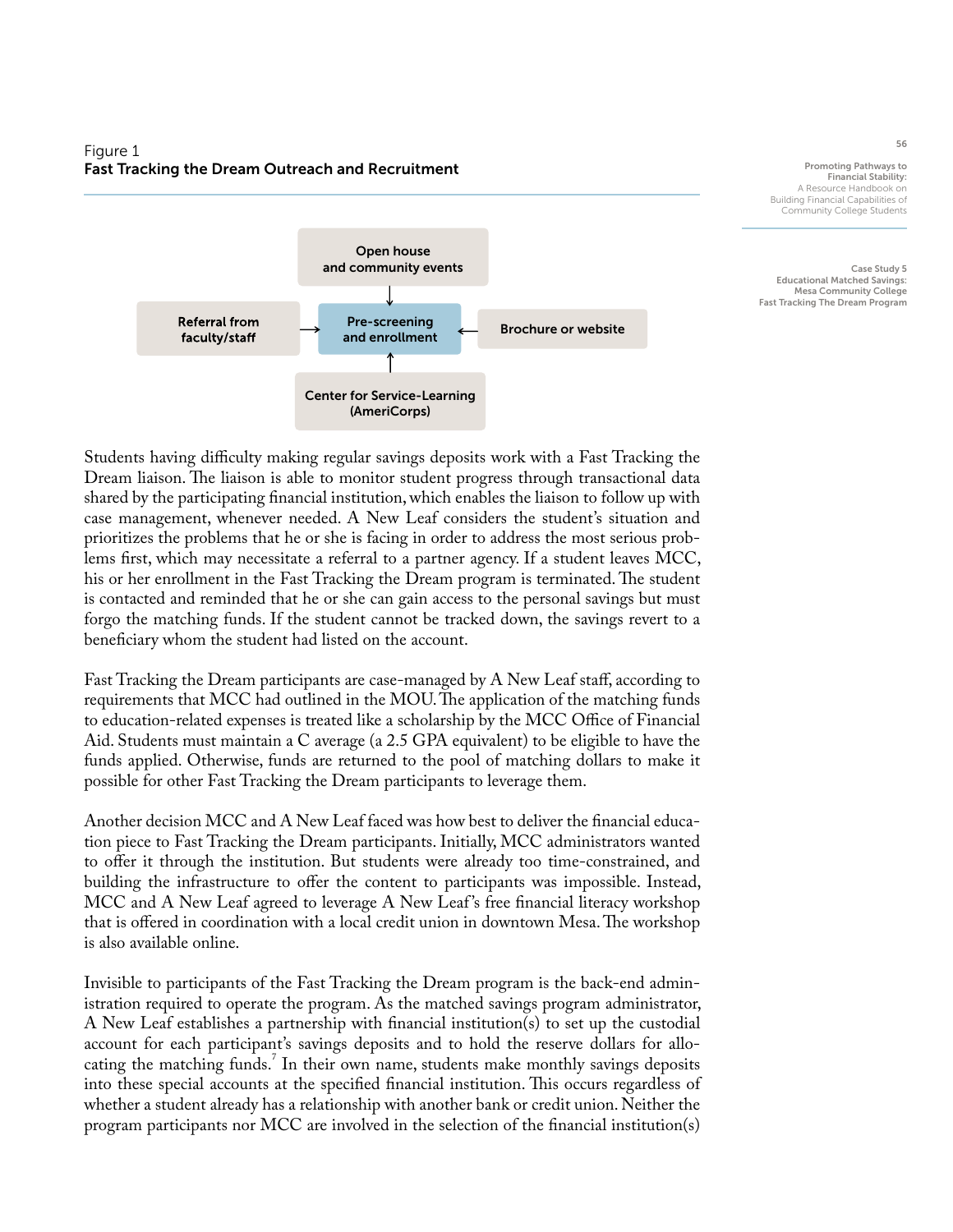or even aware of the parameters of such partnerships. This illustrates the critical role of A New Leaf in facilitating the asset-building component of the program.

## Utilization and Effectiveness

During the first year of implementation, 60 students were enrolled in Fast Tracking the Dream. Between August 2008 and December 2012, the program served 391 students. The program has helped students leverage savings of \$261,309 with matching funds of more than \$783,926 to finance their education and education-related expenses.<sup>8</sup> More recently, in 2012–2013, the program has paid out \$133,581 in matching funds to help MCC students pay for tuition, books, and supplies. Most students (90% in 2012–2013) applied the funds to tuition and fees, followed by books and supplies. On average, 80–85% of participants graduate from the Fast Tracking the Dream program. Reasons for attrition include voluntary withdrawals as well as noncompliance with the requirements of the program.

In its role as the matched savings program administrator, A New Leaf uses applicant tracking system software to monitor participants' status and progress in the program, their savings goals, and amounts spent across educational expense categories. Data analysis enables A New Leaf to recommend possible program improvements to MCC. For instance, an unexpected pattern was observed: enrolled MCC students had been requesting amounts to be applied to their tuition that were less than the maximum savings plus matched amount of \$4,000. This pattern led to the recommendation and implementation of a tiered savings approach in which participants still need to commit to a specific savings goal but may choose from lesser amounts at the time of enrollment.

In another instance, A New Leaf personnel realized that certain students had been struggling to use the on-campus computer lab in the evening to complete school assignments (due to limited bus schedules). Including computer equipment as an allowable, but verified, education-related expense allowed these students to purchase the necessary equipment that would enable them to access computing services remotely.

In addition to tracking the financial behavior of student participants, A New Leaf has access to the participants' educational outcomes, as agreed to by MCC. Such data can be included in its reporting to MCC and funders. Analysis of this educational data has demonstrated the greater persistence and higher-than-average GPAs of Fast Tracking the Dream participants relative to average levels for MCC students. This has helped justify the continuation and growth of the program.<sup>9</sup> The fall 2011 term-to-term retention rate for Fast Tracking the Dream participants was 94.2% compared with 63.6% for MCC overall.<sup>10</sup> Without demographically identical comparison groups, however, MCC cannot wholly attribute differences in retention rates to Fast Tracking the Dream. But the outcomes are useful for understanding aspects of the program that are more or less effective and for understanding how different target audiences interact with the program.

## Success, Challenges, and Funding

MCC's Fast Tracking the Dream program was the recipient of the 2012–2013 Maricopa Community Colleges Innovation of the Year and Paul Pair Award. The award consists of a five-year grant of \$500,000, of which up to \$100,000 per year can be used for matching funds and to support the replication of Fast Tracking the Dream across the Maricopa Community College District, which includes 10 community colleges.

Promoting Pathways to Financial Stability: A Resource Handbook on Building Financial Capabilities of Community College Students